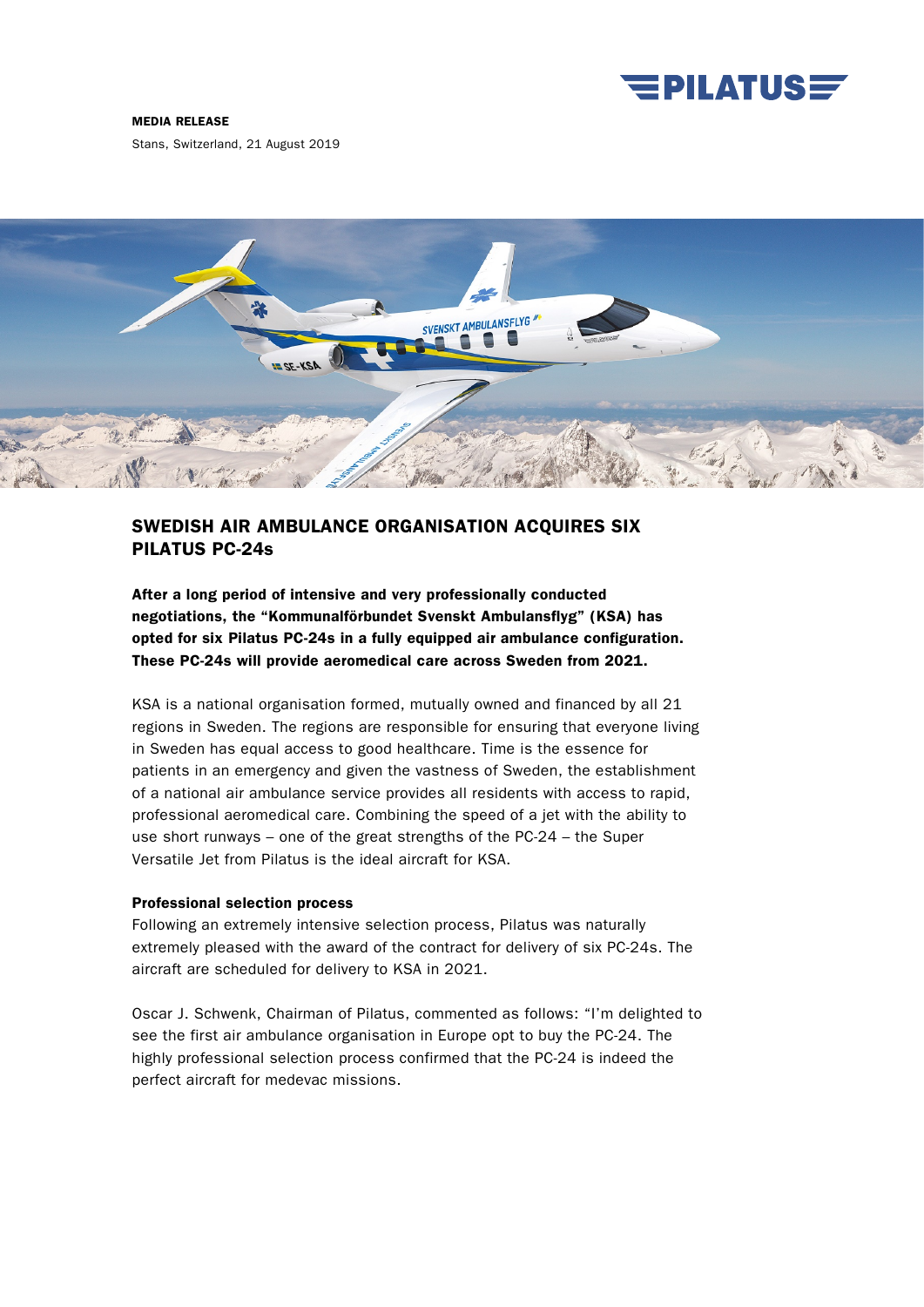

MEDIA RELEASE

Page 2/3

I'm also particularly happy that we managed to carry the day with our Swiss aircraft in a highly competitive market segment. We see further worldwide market potential for our PC-24 in this area."

# A successful cooperation will be ensured

Annika Tännström, Chairman of KSA, commented as follows: "We are very pleased to be able to announce that we have completed our procurement of air ambulance aircraft, and to award Pilatus the contract. The fleet of PC-24 aircraft will allow us to fulfil the needs of all regions in Sweden in terms of air ambulance transports. We look forward to deliveries in 2021!"

Andreas Eriksson, CEO of KSA, added: "By signing the contract with Pilatus today, Svenskt Ambulansflyg has passed a major milestone on the way towards establishing a national air ambulance with start of operations in 2021. The performance and capacity of the PC-24 combined with the spacious and easily re-configurable emergency medical service equipped cabin will allow us to conduct the required air ambulance missions safely and efficiently. We look forward to a close and successful cooperation with Pilatus."

# About the Medevac PC-24

The outstanding flexibility of the PC-24 opens up many possibilities for deployment of this aircraft on Medevac missions. The spacious cabin can accommodate up to three patients plus medical personnel. The large cargo door also facilitates rapid loading and unloading of patients. These characteristics, plus the PC-24's capacity to use short runways, make it the ideal aircraft for all our Medevac missions. KSA is the second public sector organisation after the Royal Flying Doctor Service of Australia to use the PC-24 as an ambulance aircraft. The Super Versatile Jets operated by KSA will fly a total of around 6,000 hours a year on rescue missions.





Watch the new video "PC-24 Medi-Jet" and learn why the Pilatus Super Versatile Jet is the ultimate flying intensive care unit for the Royal Flying Doctor Service of Australia.

[www.pilatus-aircraft.com/videos](http://www.pilatus-aircraft.com/videos)